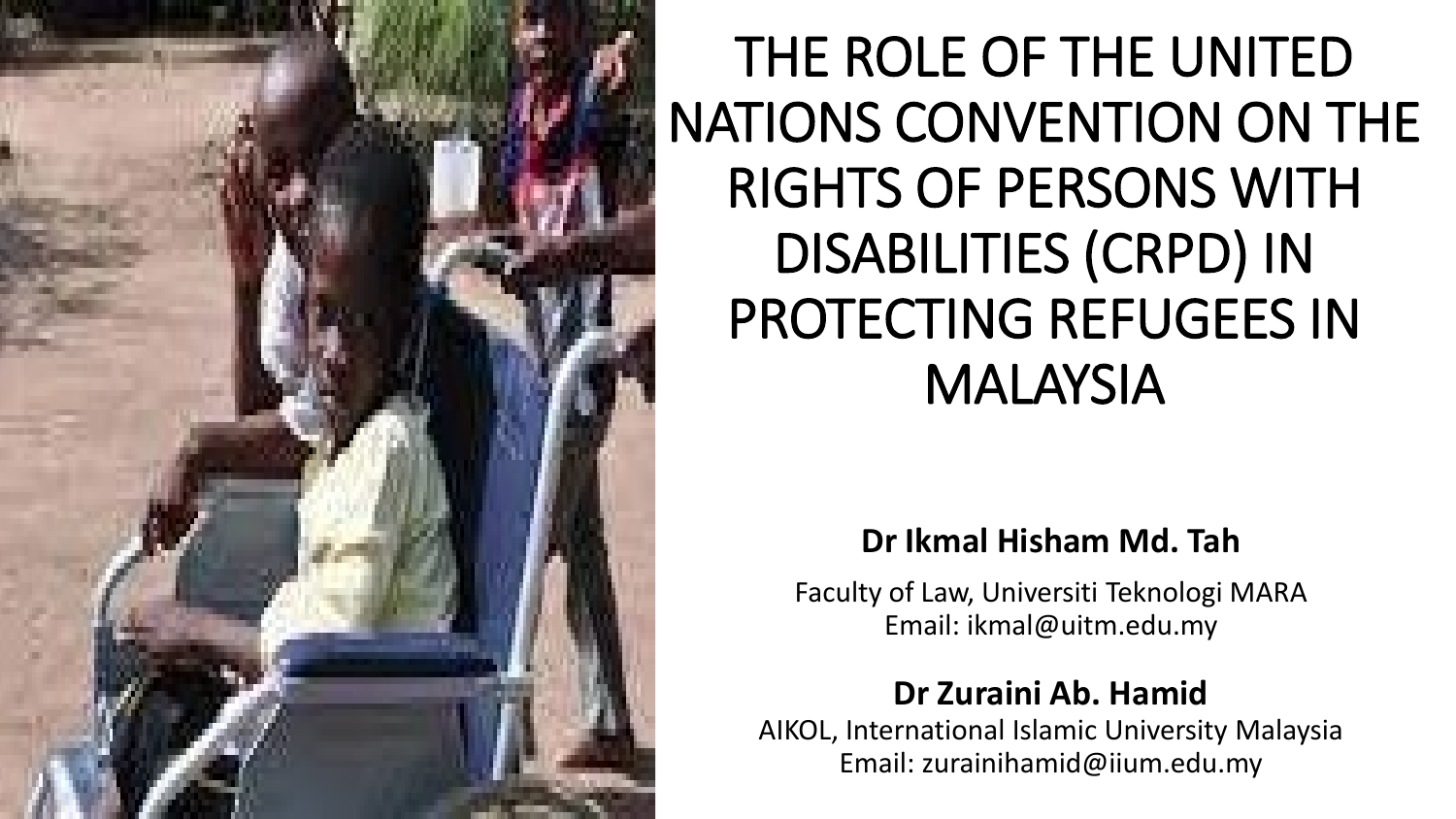# Introduction

Protecting the refugees (including refugee with disabilities) is part of humanitarian protection that exists in every nation.

Malaysia is the party to the United Nations Convention on the Rights of Persons with Disabilities (CRPD) since 2010

• However, Malaysia is not the party to the Refugee Conventions 1951.

This paper will explore whether the CRPD is sufficient in protecting the rights of the refugee with disabilities despite not being party to the 1951 Convention.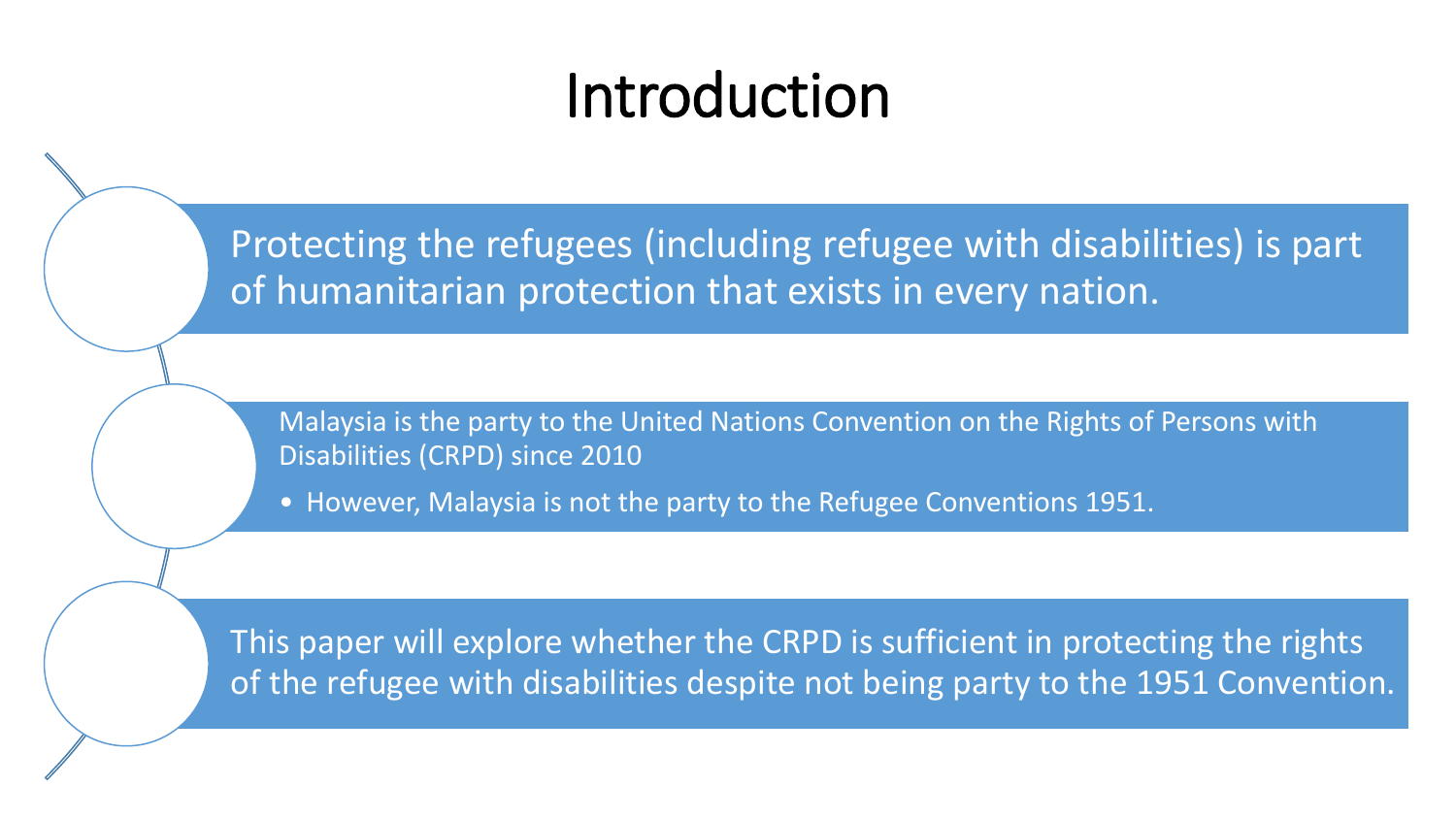# The United Nations Convention on the Rights of Persons with Disabilities (CRPD)

- The 1st international human rights treaty promoting & protecting the rights of disabled people.
- •Article 4 CRPD: Malaysia has enacted the Persons with Disabilities Act 2008 to ensure PWD protected within national legislation
- •However, Malaysia has made reservation towards Article 15 and Article 18 CRPD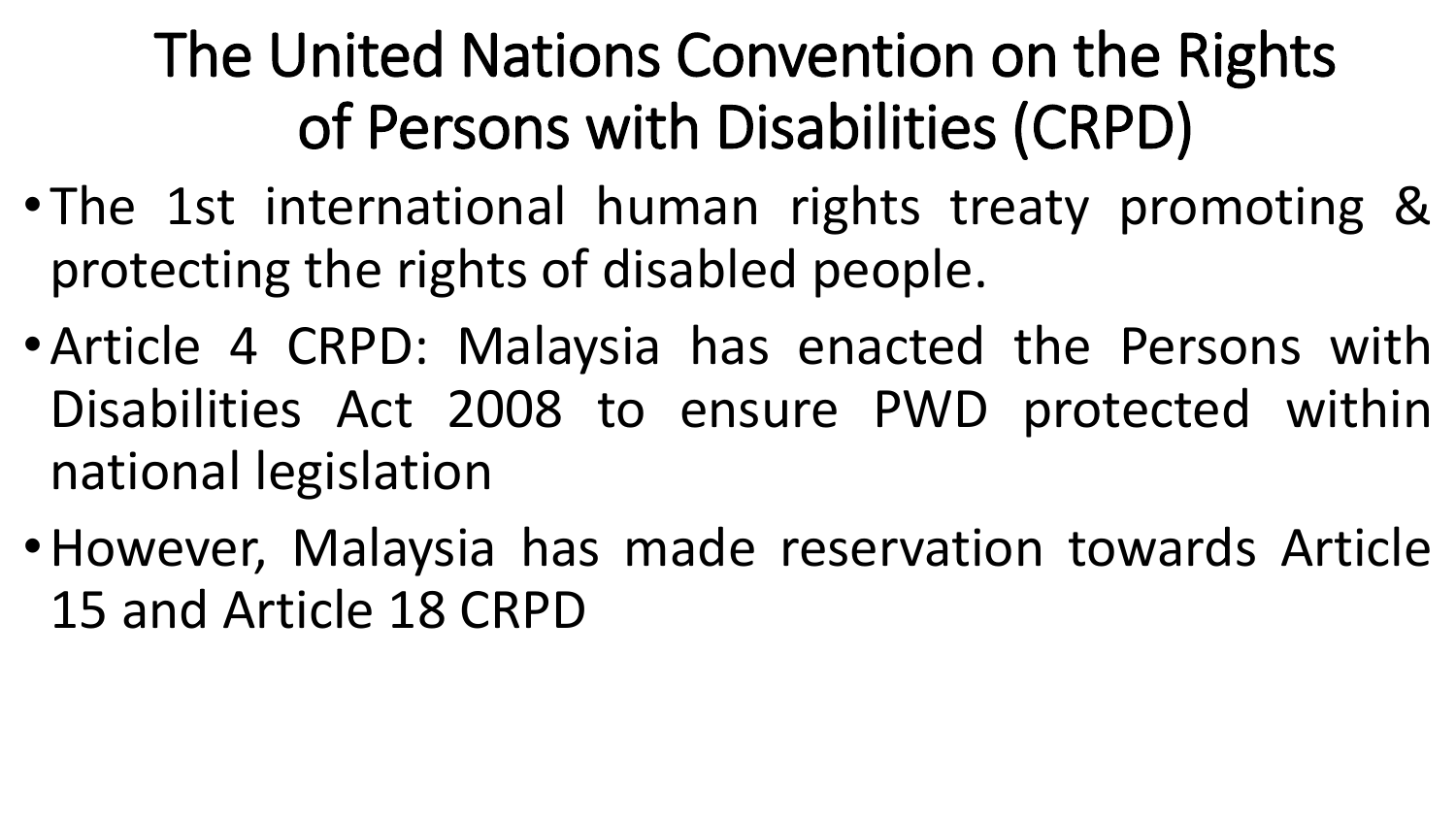### The Refugee Convention 1951

• Article 1(2) of The United Nations Convention on the status relating to Refugees 1951: *"…and owing to a well-founded fear of being persecuted for reasons of race, religion, nationality, membership of a particular social group or political opinion, is outside the country of* his nationality and is unable or, owing to such fear, is unwilling to avail himself of the protection *of that country; or who, not having a nationality and being outside the country of his former habitual residence as a result of such events, is unable or, owing to such fear, is unwilling to return to it".*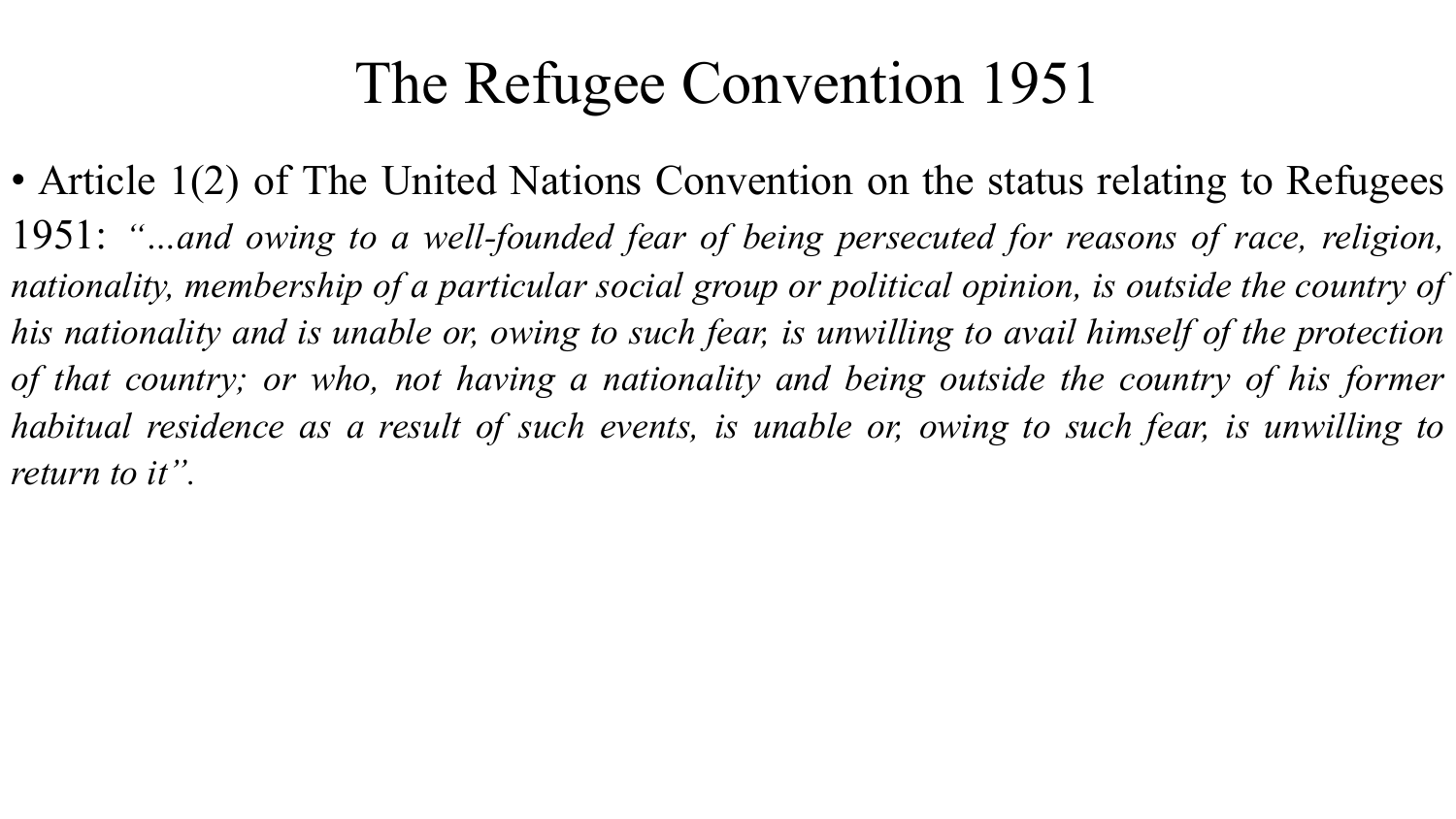### Issues related to Refugees with Disabilities

### Most discriminated minority group

• Vulnerable persons who experienced forced migration

Humanitarian Intervention and Emergencies

- Risk to exploited and violence
- Article 11 CRPD

### Accessibility

### • Article 9 CRPD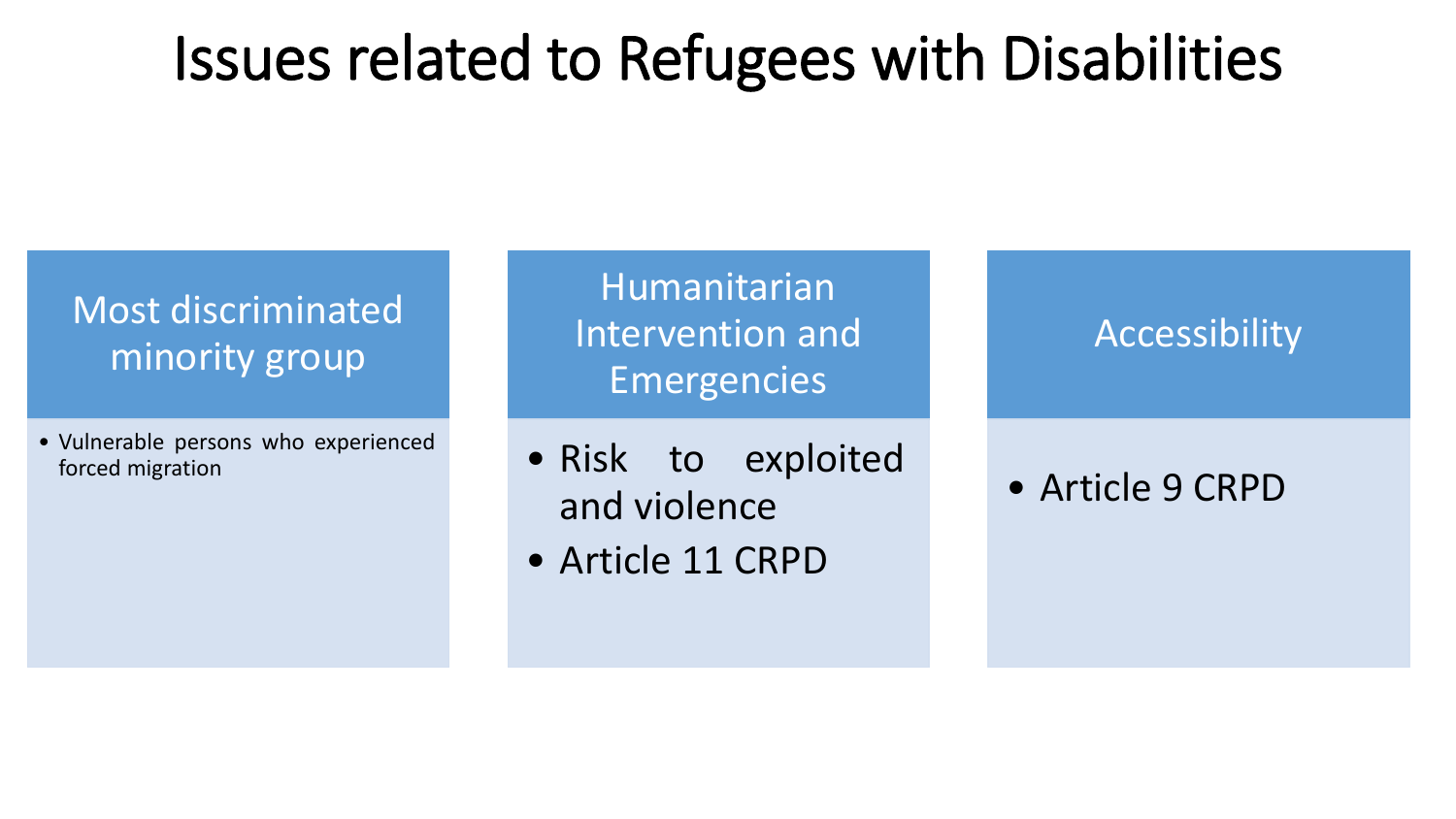### FINDINGS

The CRPD has its role in protecting the rights of the refugee with disabilities.

This paper took the position that despite the ratification of CRPD, the reservation made on Article 18 CRPD on nationality by Malaysia has restricted the application of CRPD in Malaysia towards refugee with disabilities.

Even with the non-ratification of the UN Refugee Convention 1951 by Malaysia, the treatment towards refugee with disabilities must be for the sake of an equal basis with others and humanitarian reasons.

Refugees with disabilities are entitled to the same protections under the law with other marginal communities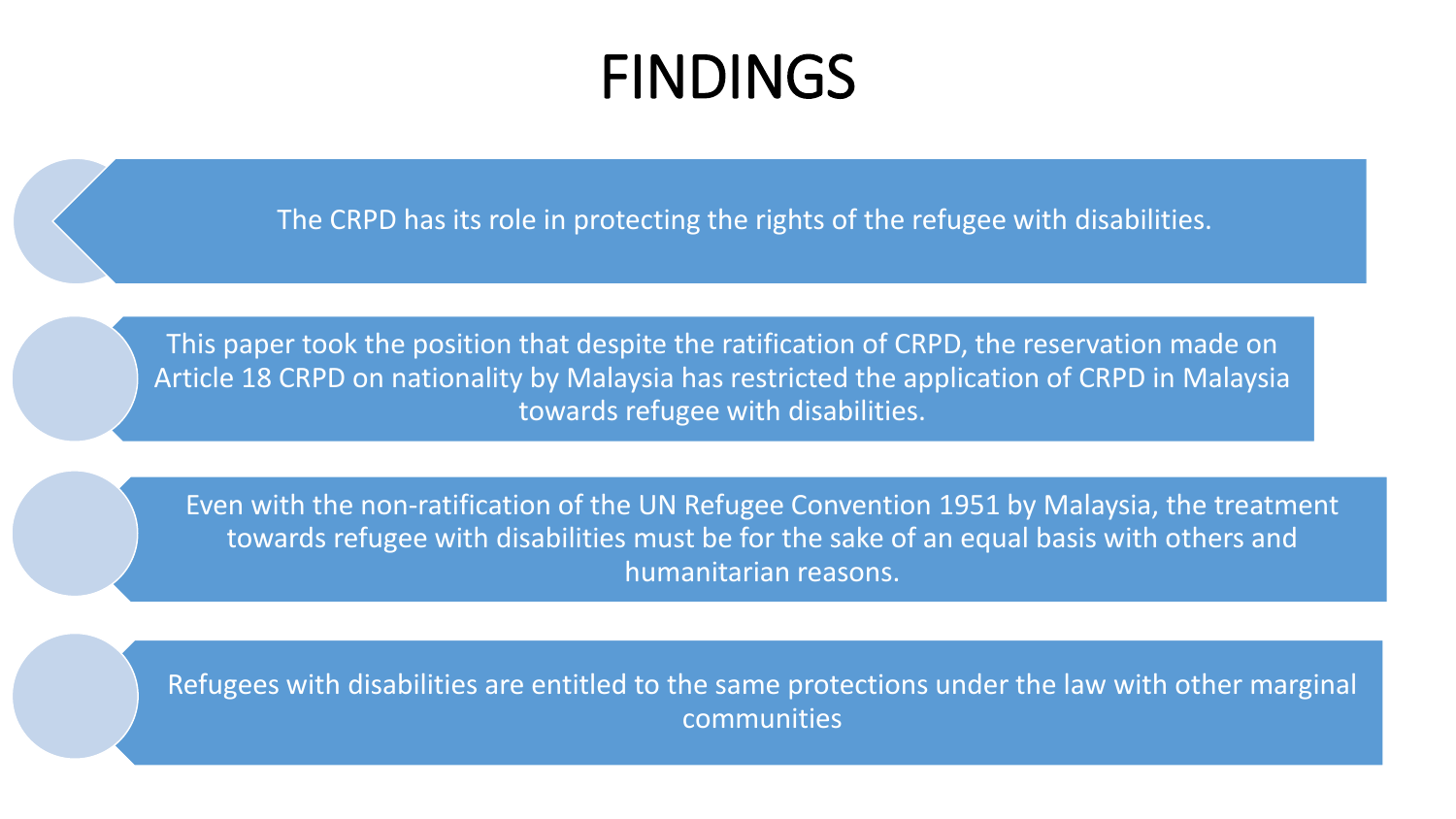# SUGGESTIONS AND RECOMMENDATIONS

Strengthening the role of Disabled People

**Organisations** (DPO)

in Malaysia.

The DPO has an active role in observing issues related to disabled refugee, especially on their difficulties on accessibility and social services.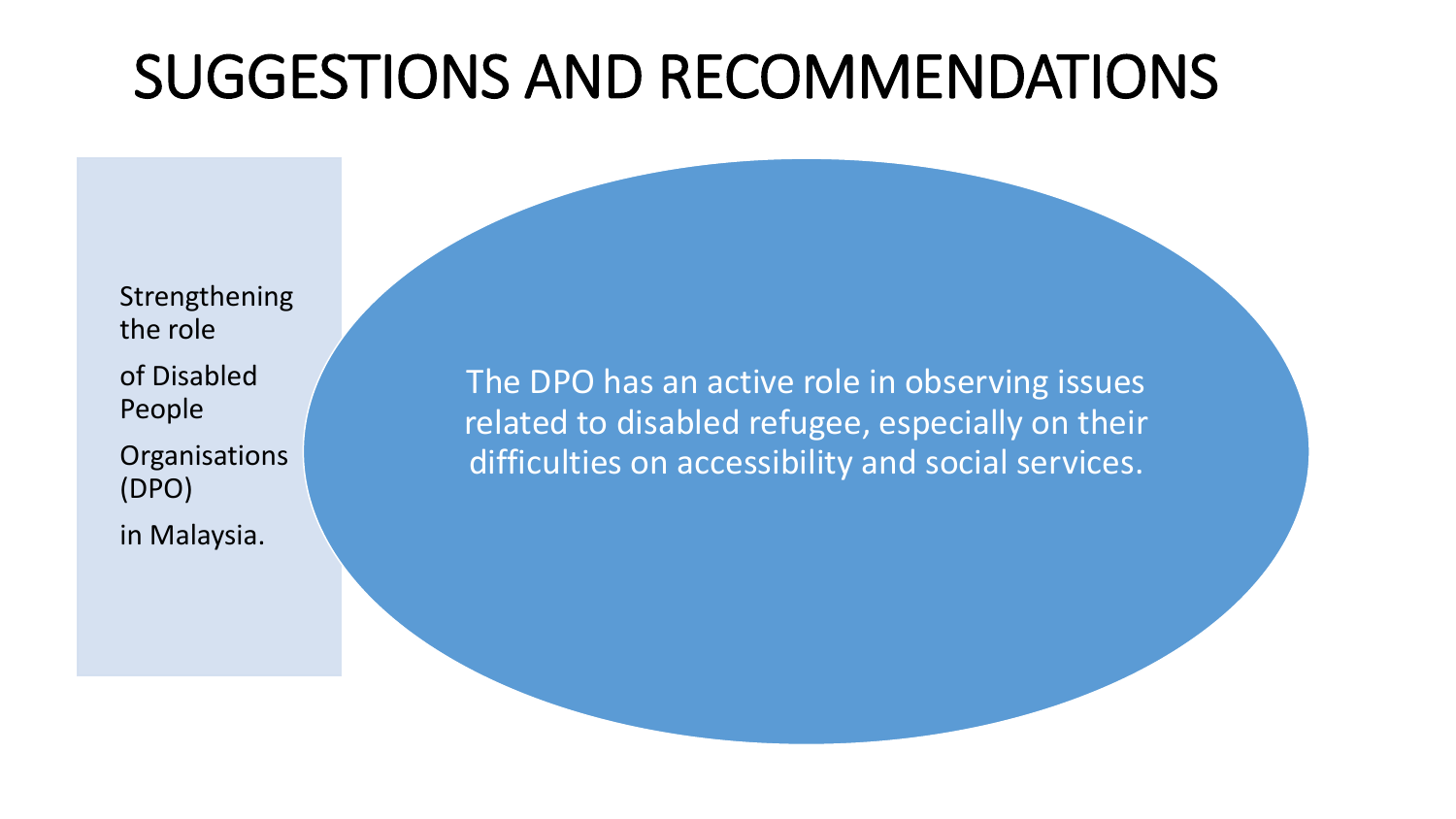# Government should handle the issue seriously

suggestion for the Government to consider the ratification of the Refugee Convention 1951, Malaysia commits to the international commitment in protecting the refugees since this issue has become contentious in global eyes due to conflict occurred in most countries.

Suggestion for the Government to reconsider further study on the reservation on Article 15 and 18, which undeniably denied the protection on the rights of the refugee with disabilities.